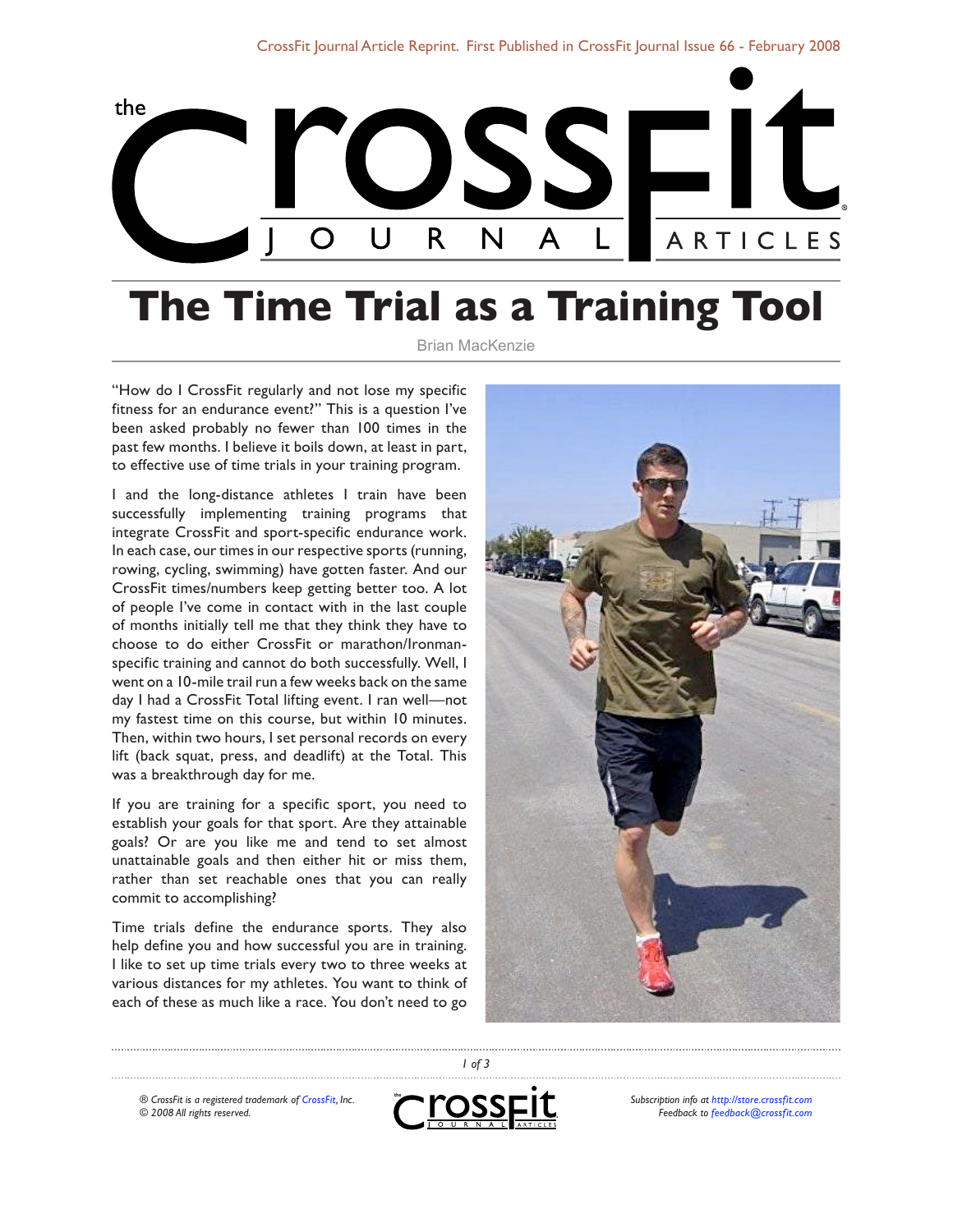overboard with that, but you should really be prepared to do your best. You need to make sure you get enough sleep, that you eat right and aren't dehydrated, and are stretching to maintain flexibility—all things that should be done every day anyway, especially when CrossFitting, but with a little more attention for the time trial. You don't want any reasons—or excuses—for not doing well!

You need to have a clear view of what you need to do for the time trial. What type of pace will you need to hold for the distance? How hard can you work without undermining your mechanics and technical training? You don't want to try to run, ride, swim, row, etc. outside your ability, but you should be pushing the envelope a bit, because after all without some breakdown, it would be too perfect, which would mean too slow. I've gone out in a 100-mile race pushing sub-9-minute miles in the first 20 miles only to call it a day by mile 20 because I was running way above my ability. I had nothing left and was fried. Dumb!

Once the goals are set, you need to look at any PRs you've had in the past few months. If none, then go out and set a benchmark baseline. For endurance athletes, I like to keep the benchmark test between 20 minutes and 2 hours, depending on skill level. This lets us keep the intensity up a bit, even when the event they may be training for isn't going to need too much intensity. For example, we had a cyclist who started with us last week. He used to ride Cat 3 (this is a mid-level club cyclist; Cat 1 is pro; Cat 5 are new racers) a few years ago; he's 38 and rides pretty consistently still. We sent him out this weekend on a 25-mile time trial knowing that it would hurt but he would recover. I've sent marathoners on time trials of distances ranging from 5k to 13.1 miles. With rowers I've used 1k to 5k time trials, depending on the distances of their races. It all depends on what they can handle at the time—meaning, what do their training schedules look like and have they been riding/running/ rowing consistently or have they been CrossFitting more? If it's the latter, I usually make it a shorter time trial and plan to build their endurance as we go.

Once you figure out what kind of a time trial to use, you can then use the result to set up interval training for that particular athlete's training regimen. I like to use 100-meter to 5-kilometer intervals for runners. For cyclists, I use generally use half miles up to 8 miles. For swimmers I use 25 meters to 1000 meters. For rowers I use 100 meters to 1000 meters.

Now let's look at the distance and how it determines interval schemes based on the time trial result. Take the time from the trial and figure out the pace the athlete held. If it was a 10k run and it took 41 minutes, then the athlete held 6.61-minute miles (divide 41 minutes by 6.2 miles/10k). That's a pace of 6:37 per mile or 9.07 mph (60 minutes divided by 6.61). So, I know that the athlete was able to hold a pace 6:37/mile for 6.2 miles, but that will be a pretty easy pace to keep for a 200-meter or even a 1-mile interval. If I want to set up 200-meter repeats, I simply take the original per-mile pace and divide by 8 (since 200 meters goes into a mile eight times). That produces a fraction of .83, or about 50 seconds, for 200 meters. If the athlete is new to interval training, I give 20 percent of their per-mile pace for each 200-meter interval. In our example, this comes out to 39 seconds, which I then apply a bit of cushion to (3 seconds for 200 meters is a decent cushion). I usually set up  $8 \times 200$ meter sets at a pace of 39 to 41 seconds each. What about for 400-meter intervals? Based on the athlete's fitness, I drop about 3 to 7 seconds with each increase. So I would have this athlete come in between 1:24 and 1:27 for 400 meters.

When starting out, I usually have a beginner athlete recover 3 minutes between each set, and start them off with about one mile of interval work. The greater the ability the more they can handle, and the less recovery time they need. But as you get closer to a race, you want to sharpen the recovery times to 1 minute or less; then, the week of a race, give them 2 to 3 minutes of recovery, with the same high work speeds they have been training at.

If the athlete tells me the intervals are too easy or is recovering in under a minute, I speed it up a second or two. If they are just holding on by the skin of their teeth, I wait it out a week or two to see if the next week gets easier. If they just can't get through it, I back off a couple seconds to where they can now make the intervals. This does not change until the intervals become easier and/ or recovery gets quicker.

I usually program interval work two times a week in training, with one day of hill repeats that is also intervalbased. For the days my athletes do intervals, I make sure they do them before their CrossFit workouts, and pay close attention to the performance in their intervals. If they are not making the set then you may need to slow the interval pace a tad until an adjustment is made. If the athlete continues not to make the intervals, then you

*® CrossFit is a registered trademark of [CrossFit,](http://www.crossfit.com) Inc. © 2008 All rights reserved.*



*2 of 3*

*Subscription info at [http://store.crossfit.com](http://journal.crossfit.com) Feedback to [feedback@crossfit.com](mailto:feedback@crossfit.com)*